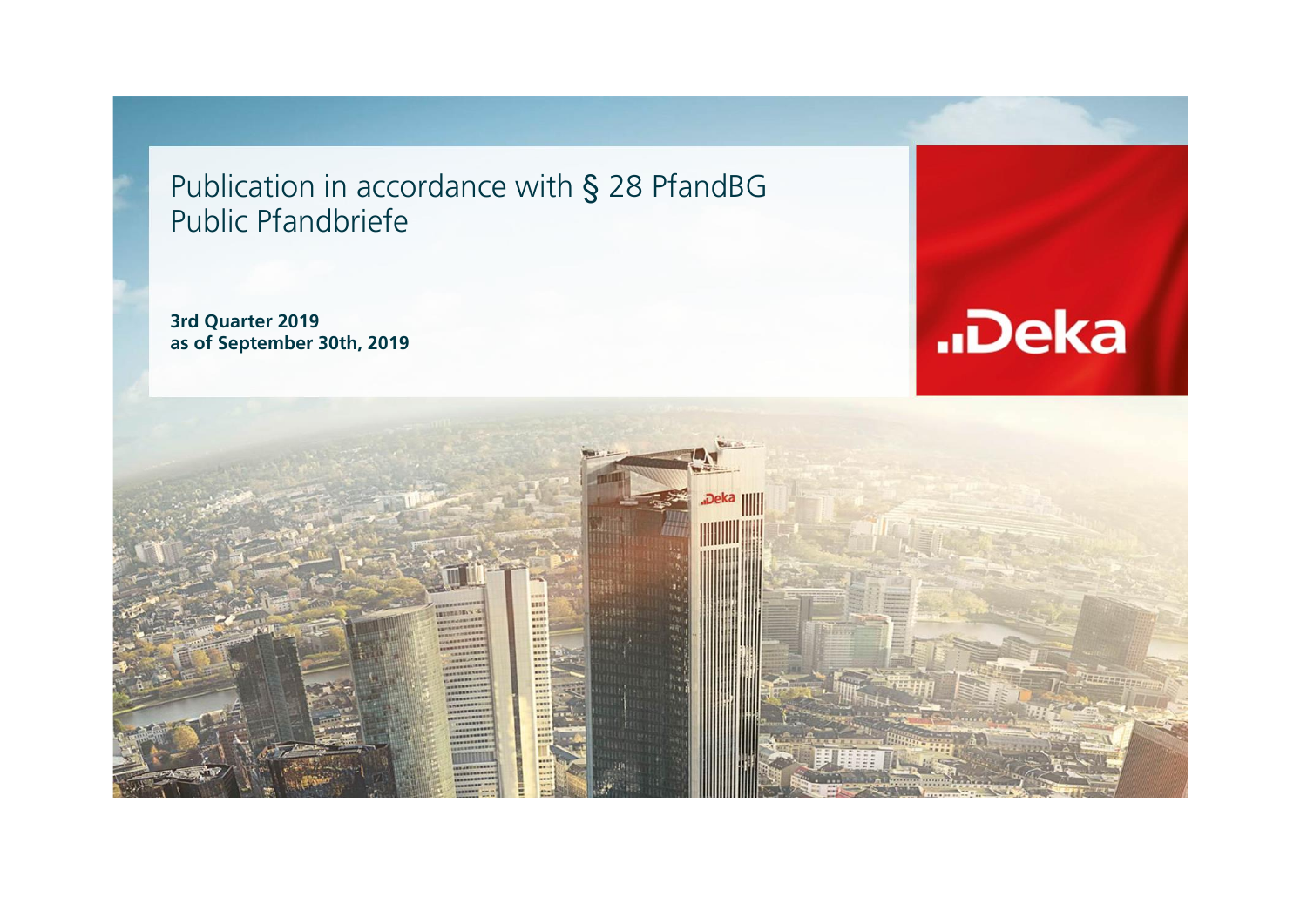# Public Pfandbriefe - Publication in accordance with § 28 PfandBG as of September 30th, 2019

# "Deka

#### **Table of contents**

|                                                                                                                               | Page(s)                                                                                                                                                                                                                                                                                                                               |
|-------------------------------------------------------------------------------------------------------------------------------|---------------------------------------------------------------------------------------------------------------------------------------------------------------------------------------------------------------------------------------------------------------------------------------------------------------------------------------|
| Nominal value                                                                                                                 | 3                                                                                                                                                                                                                                                                                                                                     |
|                                                                                                                               | 3                                                                                                                                                                                                                                                                                                                                     |
| Derivatives contained in cover pool                                                                                           | 3                                                                                                                                                                                                                                                                                                                                     |
|                                                                                                                               | 4                                                                                                                                                                                                                                                                                                                                     |
|                                                                                                                               | 5                                                                                                                                                                                                                                                                                                                                     |
| Breakdown of cover pool by size                                                                                               | 6                                                                                                                                                                                                                                                                                                                                     |
| Fixed-interest rate assets                                                                                                    | 6                                                                                                                                                                                                                                                                                                                                     |
| Additional cover pool assets                                                                                                  | $7^{\circ}$                                                                                                                                                                                                                                                                                                                           |
| Distribution of cover pool assets - Regular cover (incl. statutory overcollateralization) in mill EUR                         | 8                                                                                                                                                                                                                                                                                                                                     |
| Distribution of cover pool assets (amounts directly owed) - Regular cover (incl. statutory overcollateralization) in mill EUR | 9                                                                                                                                                                                                                                                                                                                                     |
| Distribution of cover pool assets (guaranteed amounts) - Regular cover (incl. statutory overcollateralization) in mill EUR    | 10                                                                                                                                                                                                                                                                                                                                    |
| Distribution of cover pool assets (quarantees for reasons of export promotion) - Regular cover in mill EUR                    | 11                                                                                                                                                                                                                                                                                                                                    |
| Debts in arrears $> 90$ Days (in mill EUR)                                                                                    | 12                                                                                                                                                                                                                                                                                                                                    |
|                                                                                                                               | 13                                                                                                                                                                                                                                                                                                                                    |
| VI.<br>VII.                                                                                                                   | Publication in accordance with § 28 PfandBG<br>II. vdp-Credit qualitiy differentiation model<br>IV. Nominal value and net present value<br>V. Maturity structure<br>VIII.<br>IX.<br>X.<br>XI.<br>XII.<br>XIII.<br>XIV. Total amounts of nonperforming assets, if at least 5% of each individual claim are non performing(in mill EUR) |

#### **Additional voluntary information**

| I. Additional voluntary information about the cover pool               |  |
|------------------------------------------------------------------------|--|
| II. Additional voluntary information about the outstanding Pfandbriefe |  |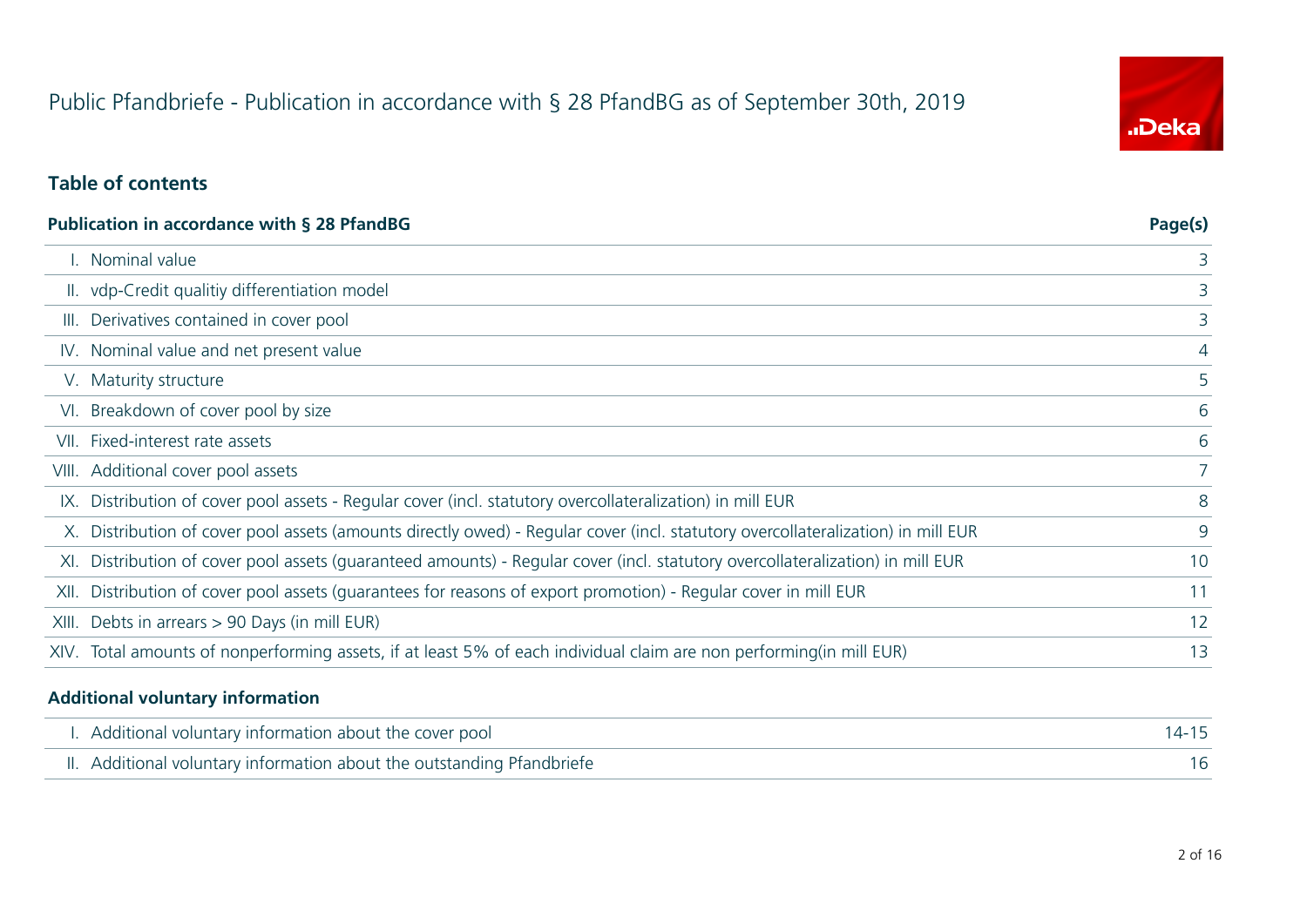# Public Pfandbriefe - Publication in accordance with § 28 PfandBG as of September 30th, 2019



#### **I. Nominal value**

| <b>Total amounts in mill EUR</b>          | <b>Nominal value</b> |         |  |
|-------------------------------------------|----------------------|---------|--|
|                                           | Q3/2019              | Q3/2018 |  |
| Outstanding Pfandbriefe                   | 2.790.0              | 2.583,4 |  |
| Public sector cover pool                  | 3.482.2              | 3.230,0 |  |
| Overcollateralization                     | 692.3                | 646.6   |  |
| Overcollateralization in % of outstanding | 24,8 %               | 25.0%   |  |

#### **II. vdp-Credit qualitiy differentiation model**

| Overcollateralization in consideration of the<br>"vdp-Credit quality differentiation model" | <b>Nominal value</b> |         | Net present value |         |  |
|---------------------------------------------------------------------------------------------|----------------------|---------|-------------------|---------|--|
| in mill EUR                                                                                 | O3/2019              | 03/2018 | O3/2019           | 03/2018 |  |
| Overcollateralization                                                                       | 692.3                | 646.6   | 765.5             | 626,0   |  |
| Overcollateralization according to the "vdp-Credit quality<br>differentiation model"        | 692.3                | 646.6   | 765.5             | 626.0   |  |
| Overcollateralization in % of outstanding                                                   | 24.8 %               | 25.0 %  | 24.7%             | 21.9%   |  |

## **III. Derivatives contained in cover pool**

| <b>Total amounts in mill EUR</b> | <b>Nominal value</b> |         |  |
|----------------------------------|----------------------|---------|--|
|                                  | Q3/2019              | 03/2018 |  |
| <b>Derivates</b>                 | 0.0                  | 0.0     |  |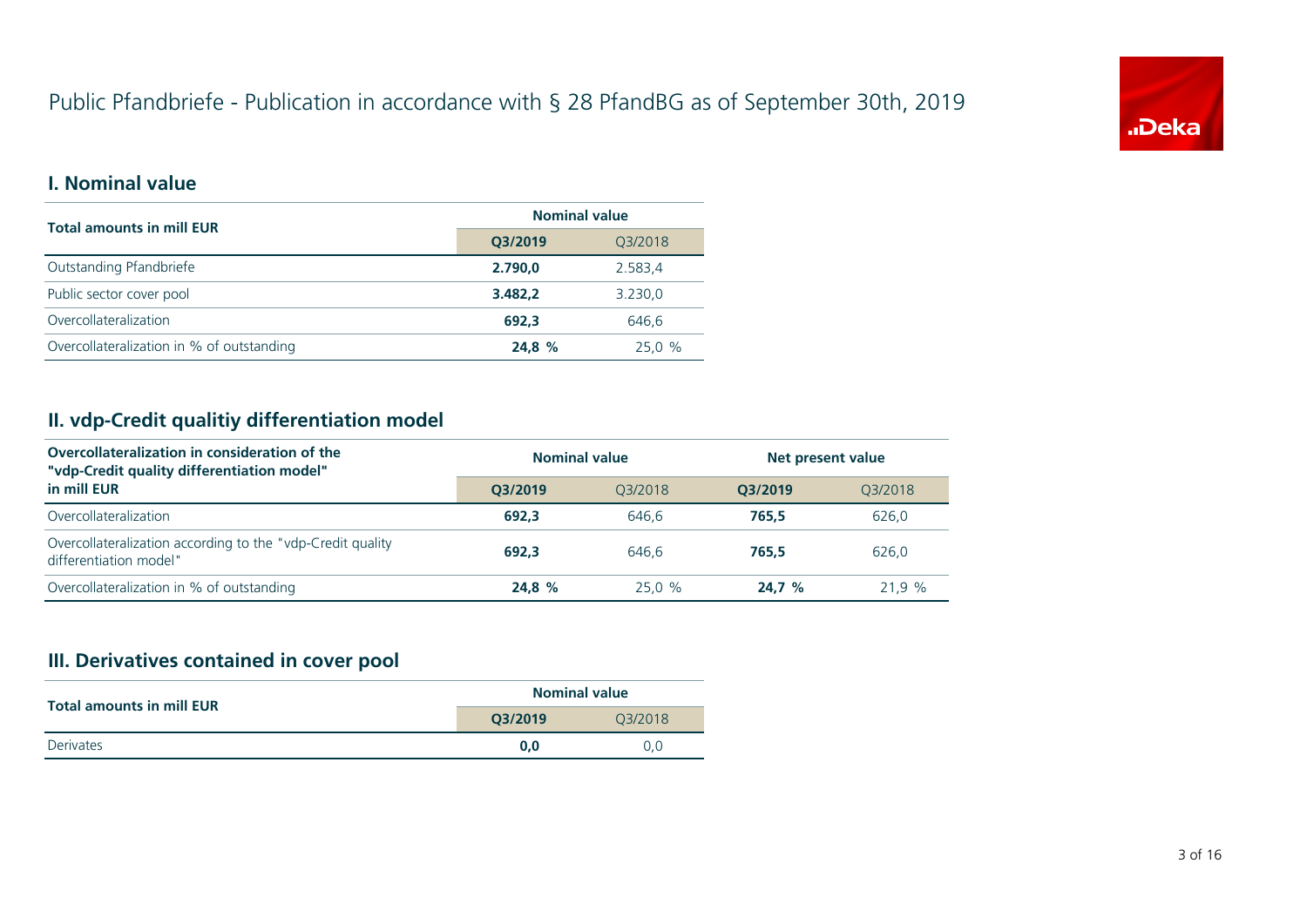

## **IV. Nominal value and net present value**

| <b>Total amounts in mill EUR</b>          | <b>Nominal value</b> |         | Net present value |         |
|-------------------------------------------|----------------------|---------|-------------------|---------|
|                                           | O3/2019              | 03/2018 | O3/2019           | Q3/2018 |
| Outstanding Pfandbriefe                   | 2.790.0              | 2.583.4 | 3.101.0           | 2.858,6 |
| Public sector cover pool                  | 3.482.2              | 3.230.0 | 3.866.5           | 3.484,6 |
| Overcollateralization                     | 692.3                | 646.6   | 765.5             | 626,0   |
| Overcollateralization in % of outstanding | 24.8 %               | 25.0 %  | 24.7%             | 21.9 %  |

| <b>Total amounts in mill EUR</b>          | Net present value + 250 BP |         | Net present value - 250 BP |         | Net present value<br><b>Currency stress</b> |         |
|-------------------------------------------|----------------------------|---------|----------------------------|---------|---------------------------------------------|---------|
|                                           | O3/2019                    | 03/2018 | O3/2019                    | 03/2018 | O3/2019                                     | Q3/2018 |
| Outstanding Pfandbriefe                   | 2.749.7                    | 2.603.2 | 3.536.6                    | 3.172.5 | 2.719.0                                     | 3.142,9 |
| Public sector cover pool                  | 3.473.9                    | 3.262.1 | 4.392.9                    | 3.752.0 | 3.428,5                                     | 3.640,4 |
| Overcollateralization                     | 724.2                      | 658,8   | 856.2                      | 579.5   | 709,6                                       | 497,5   |
| Overcollateralization in % of outstanding | 26,3%                      | 25.3%   | 24.2%                      | 18,3 %  | 26.1%                                       | 15,8 %  |

| <b>Foreign Currencies</b> | Net present value for each foreign<br>currency (in mill) |         | <b>Rates of exchange</b> |         | Net present value<br>in mill EUR |         |
|---------------------------|----------------------------------------------------------|---------|--------------------------|---------|----------------------------------|---------|
|                           | O3/2019                                                  | 03/2018 | O3/2019                  | 03/2018 | O3/2019                          | Q3/2018 |
| <b>USD</b>                | 95,7                                                     | 235,0   | 1.08890                  | .15760  | 87,9                             | 203,0   |
| <b>Total amounts</b>      |                                                          |         |                          |         | 87,9                             | 203,0   |

Remark: Net present value on Static Method basis in accordance with § 5 and § 6 PfandBarwertV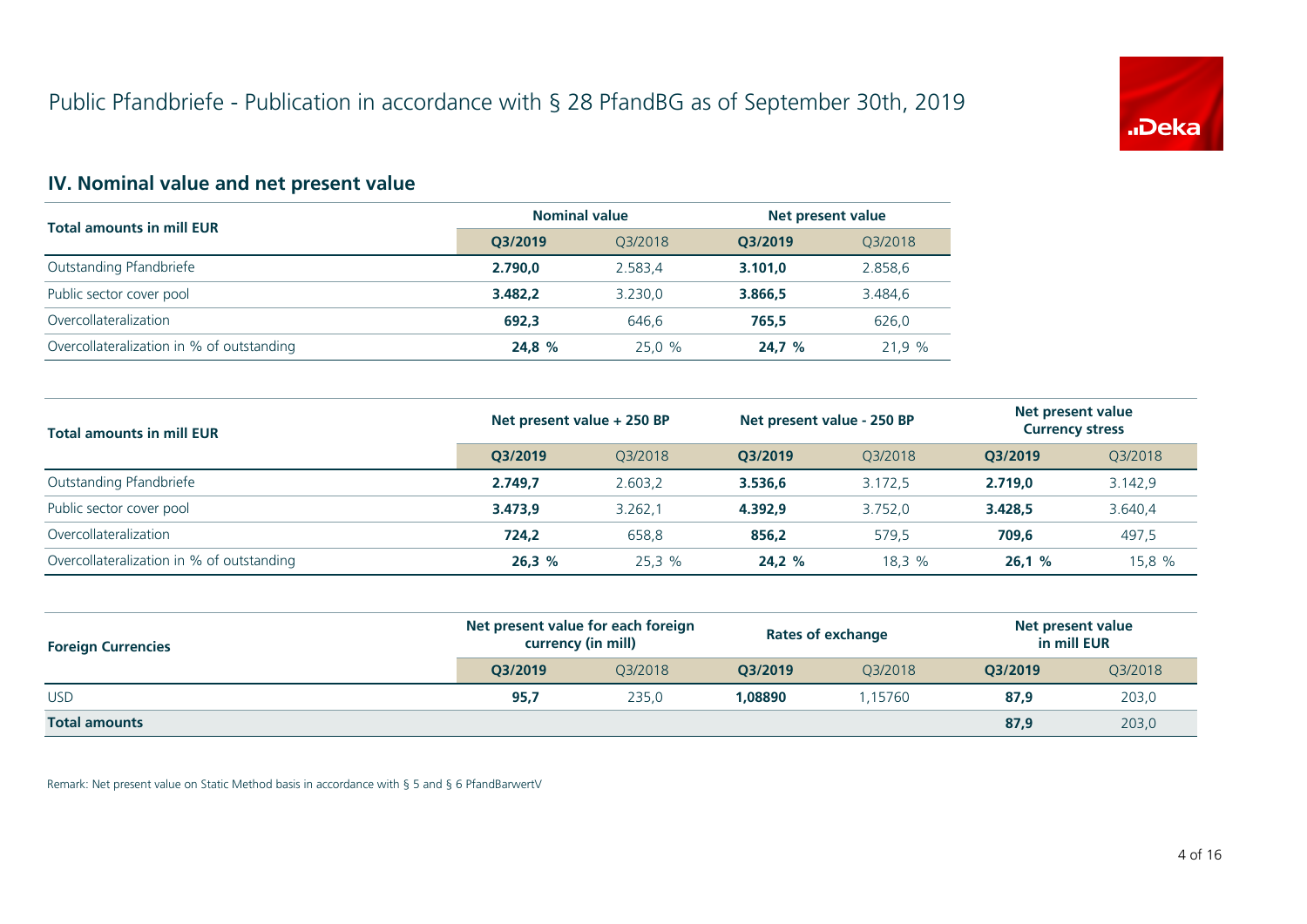

## **V. Maturity structure**

| <b>Maturity ranges</b> |        |           |         | <b>Outstanding Pfandbriefe in mill EUR</b> |         | Public sector cover pool in mill EUR |
|------------------------|--------|-----------|---------|--------------------------------------------|---------|--------------------------------------|
|                        |        |           | Q3/2019 | Q3/2018                                    | Q3/2019 | Q3/2018                              |
|                        | $\leq$ | 6 months  | 133,0   | 422,5                                      | 156,2   | 316,5                                |
| 6 months               | $\leq$ | 12 months | 277,1   | 107,5                                      | 61,8    | 12,6                                 |
| 12 months              | $\leq$ | 18 months | 69,5    | 133,0                                      | 189,6   | 162,4                                |
| 18 months              | $\leq$ | 2 years   | 78,8    | 265,8                                      | 138,1   | 72,7                                 |
| 2 years                | $\leq$ | 3 years   | 270,0   | 177,1                                      | 241,6   | 392,3                                |
| 3 years                | $\leq$ | 4 years   | 415,0   | 275,0                                      | 218,6   | 280,1                                |
| 4 years                | $\leq$ | 5 years   | 347,5   | 415,0                                      | 228,8   | 241,7                                |
| 5 years                | $\leq$ | 10 years  | 996,3   | 540,4                                      | 1.439,2 | 1.591,9                              |
|                        | >      | 10 years  | 202,8   | 247,1                                      | 808,2   | 159,9                                |
| <b>Total amounts</b>   |        |           | 2.790,0 | 2.583,4                                    | 3.482,2 | 3.230,0                              |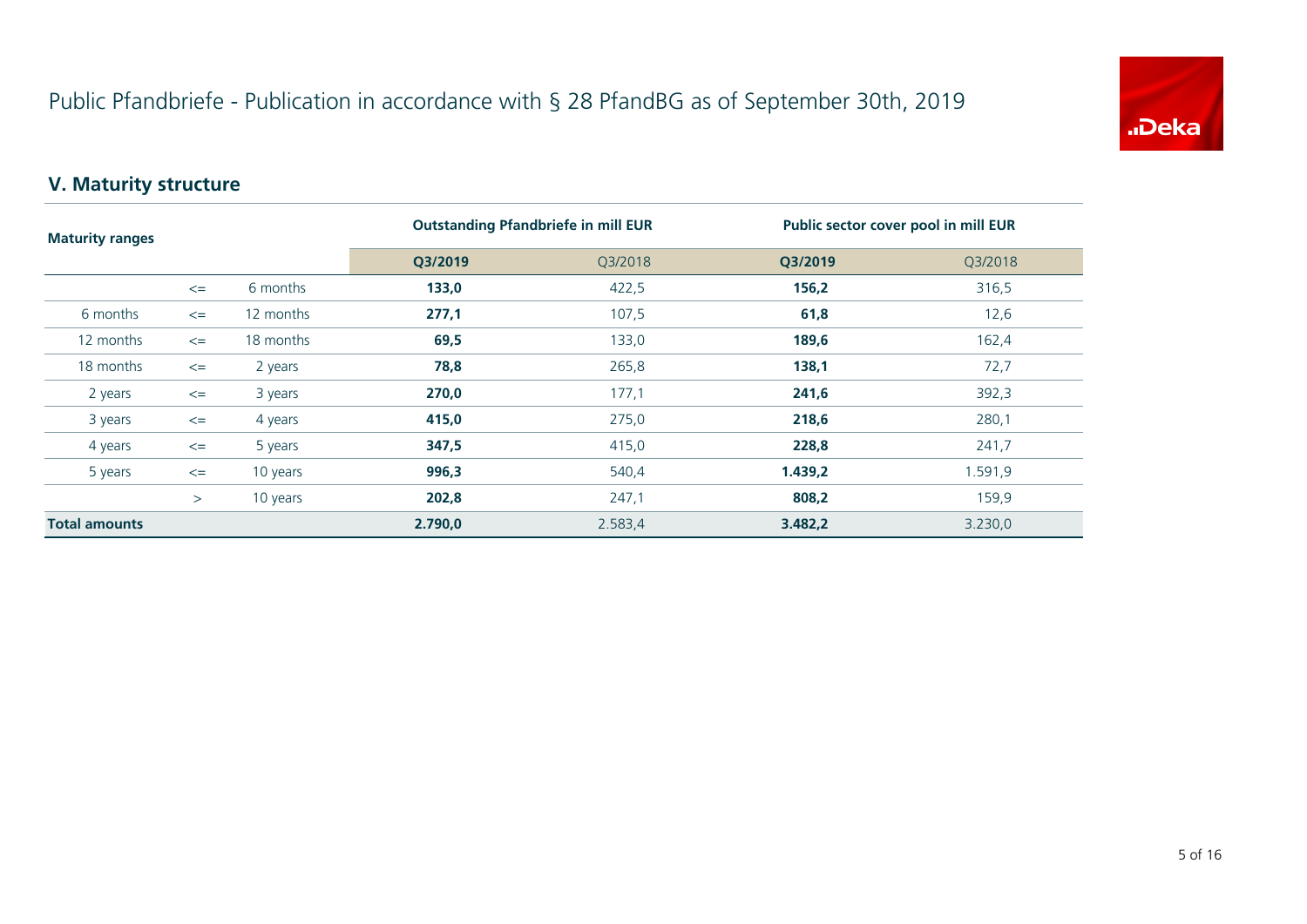

## **VI. Breakdown of cover pool by size**

| Breakdown of cover pool by size (in mill EUR)                        |                                 |              |         |         |
|----------------------------------------------------------------------|---------------------------------|--------------|---------|---------|
|                                                                      |                                 |              | Q3/2019 | Q3/2018 |
| Regular cover                                                        | $\leq$                          | 10 mill EUR  | 96.0    | 53,5    |
| according to $\S$ 20 para. 1 PfandBG                                 |                                 |              |         |         |
| Regular cover                                                        | 10 mill EUR $\leq$ 100 mill EUR |              | 1.573.6 | 1.203,3 |
| according to $\S$ 20 para. 1 PfandBG                                 |                                 |              |         |         |
| Regular cover                                                        | $\mathbf{r}$                    | 100 mill FUR | 1.782.6 | 1.933,2 |
| according to $\S$ 20 para. 1 PfandBG                                 |                                 |              |         |         |
| <b>Amounts</b>                                                       |                                 |              | 3.452.2 | 3.190,0 |
| Additional cover pool assets<br>according to $\S$ 20 para. 2 PfandBG |                                 |              | 30.0    | 40,0    |
| <b>Total amounts</b>                                                 |                                 |              | 3.482.2 | 3.230,0 |

#### **VII. Fixed-interest rate assets**

| Total amounts of fixed-interest assets (nominal and<br>percentage values) |         | <b>Total amounts in mill EUR</b> | thereof: Nominal value of fixed<br>interest assets |         | thereof: Percentage of fixed<br>interest assets |         |
|---------------------------------------------------------------------------|---------|----------------------------------|----------------------------------------------------|---------|-------------------------------------------------|---------|
|                                                                           | O3/2019 | 03/2018                          | O3/2019                                            | 03/2018 | O3/2019                                         | 03/2018 |
| Outstanding Pfandbriefe                                                   | 2.790.0 | 2.583.4                          | 2.606.3                                            | 2.410.6 | 93.4%                                           | 93,3%   |
| Public sector cover pool                                                  | 3.482.2 | 3.230.0                          | 2.544.7                                            | .981.6  | 73.1 %                                          | 61,3 %  |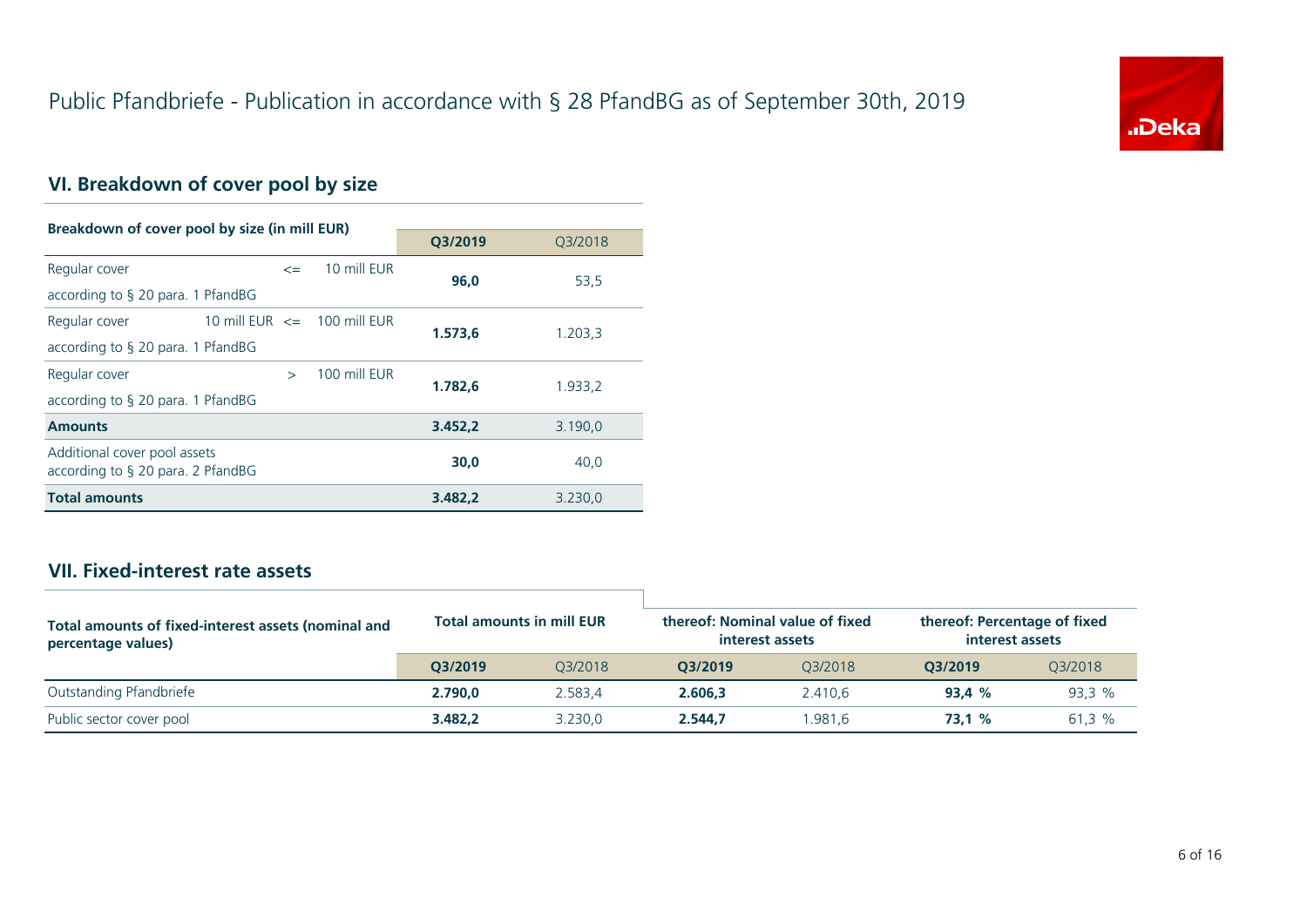

## **VIII. Additional cover pool assets**

| <b>Additional cover pool assets</b>                                             |                    | <b>Total amounts in mill EUR</b> |                                                                           |                  |
|---------------------------------------------------------------------------------|--------------------|----------------------------------|---------------------------------------------------------------------------|------------------|
| according to § 20 para. 2 PfandBG                                               | Q3/2019            | Q3/2018                          |                                                                           |                  |
|                                                                                 | 30,0               | 40,0                             |                                                                           |                  |
|                                                                                 |                    |                                  |                                                                           |                  |
| Thereof additional cover pool assets                                            |                    | <b>Total amounts in mill EUR</b> |                                                                           |                  |
| according to § 20 para. 2 no. 1 PfandBG                                         | Q3/2019<br>Q3/2018 |                                  |                                                                           |                  |
|                                                                                 | 0,0                | 0,0                              |                                                                           |                  |
|                                                                                 |                    |                                  |                                                                           |                  |
| Thereof additional cover pool assets<br>according to § 20 para. 2 no. 2 PfandBG |                    | <b>Total amounts in mill EUR</b> | thereof: Exposure in covered bonds<br>according to Article 129 Regulation | (EU) No 575/2013 |
| Code<br>based in<br>(*)                                                         | Q3/2019            | Q3/2018                          | Q3/2019                                                                   | Q3/2018          |
| <b>DE</b><br>Germany                                                            | 30,0               | 40,0                             | 0,0                                                                       | 0,0              |
| <b>Total amounts</b>                                                            | 30,0               | 40,0                             | 0,0                                                                       | 0,0              |

| Information according to $\S$ 28                                    | <b>Total amounts in mill EUR</b> |         |  |  |
|---------------------------------------------------------------------|----------------------------------|---------|--|--|
| para. 1 no. 8 PfandBG                                               | O3/2019                          | 03/2018 |  |  |
| Cover pool assets that exceed the limits of<br>§ 20 para. 2 PfandBG | 0.0                              | 0.0     |  |  |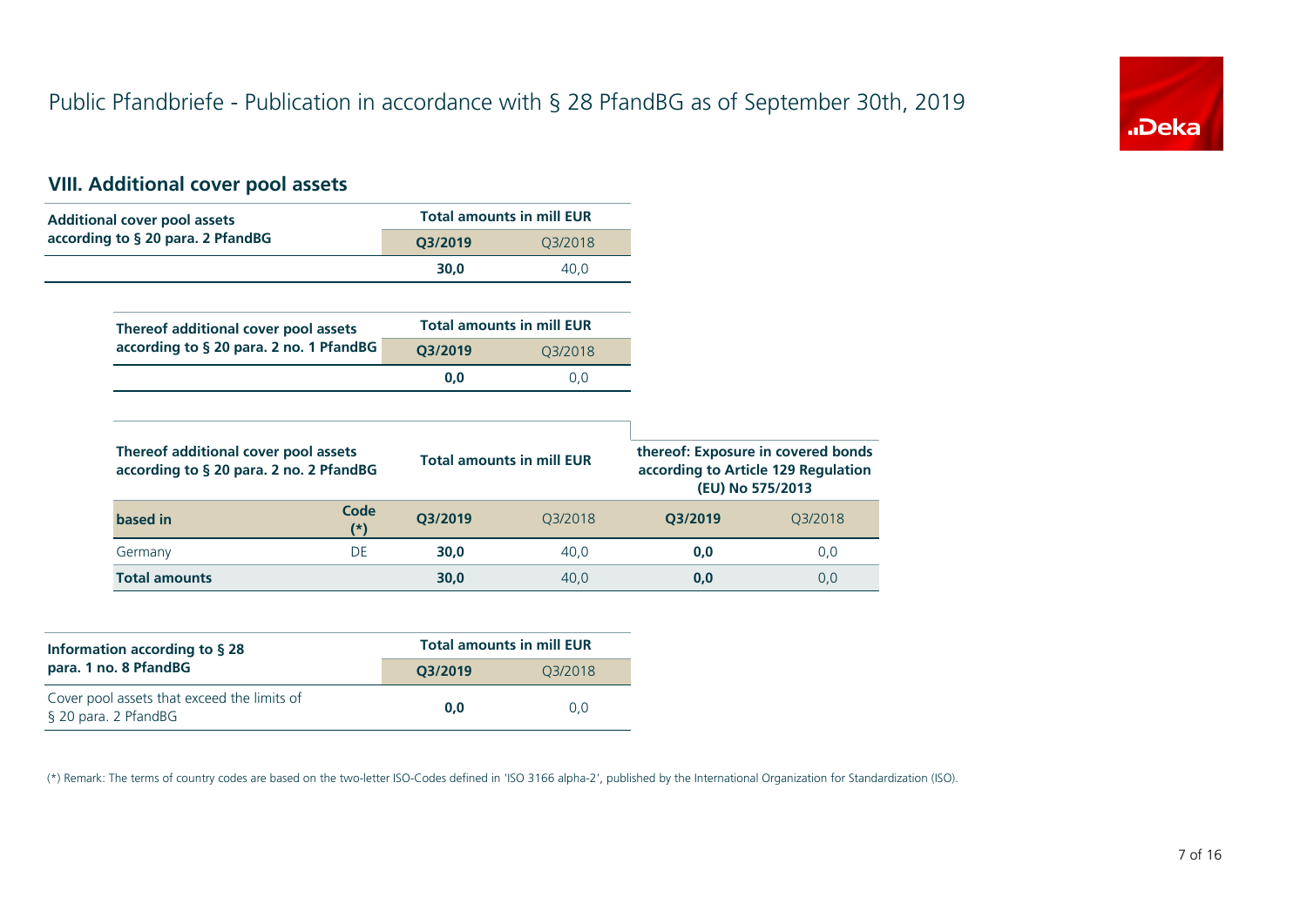

#### **IX. Distribution of cover pool assets Regular cover (incl. statutory overcollateralization) in mill EUR**

| Country of registration/residence of<br>the respective borrower or<br>guaranteeing body |               |         | <b>Sovereign</b> |         | <b>Regional Authorities</b> |         | <b>Local Authorities</b> |         | <b>Other debtors</b> |         | <b>Total amounts</b> |         | thereof: Guarantees<br>of export promotion |
|-----------------------------------------------------------------------------------------|---------------|---------|------------------|---------|-----------------------------|---------|--------------------------|---------|----------------------|---------|----------------------|---------|--------------------------------------------|
| <b>Country</b>                                                                          | Code<br>$(*)$ | Q3/2019 | Q3/2018          | Q3/2019 | Q3/2018                     | Q3/2019 | Q3/2018                  | Q3/2019 | Q3/2018              | Q3/2019 | Q3/2018              | Q3/2019 | Q3/2018                                    |
| Germany                                                                                 | DE            | 200,0   | 258,6            | 342,0   | 376,2                       | 969,2   | 510,0                    | 931,6   | 893,7                | 2.442,7 | 2.038,5              | 200,0   | 258,6                                      |
| Denmark                                                                                 | <b>DK</b>     | 0,0     | 0,0              | 0,0     | 0,0                         | 0,0     | 0,0                      | 40,7    | 0,0                  | 40,7    | 0,0                  | 40,7    | 0,0                                        |
| France                                                                                  | <b>FR</b>     | 18,0    | 32,5             | 0,0     | 0,0                         | 0,0     | 0,0                      | 0,0     | 0,0                  | 18,0    | 32,5                 | 18,0    | 32,5                                       |
| Canada                                                                                  | CA            | 0,0     | 0,0              | 69,2    | 94,5                        | 0,0     | 0,0                      | 0,0     | 0,0                  | 69,2    | 94,5                 | 0,0     | 0,0                                        |
| Latvia                                                                                  | LV            | 0,0     | 0,0              | 0,0     | 0,0                         | 91,7    | 103,4                    | 0,0     | 0,0                  | 91,7    | 103,4                | 0,0     | 0,0                                        |
| <b>Netherlands</b>                                                                      | <b>NL</b>     | 155,1   | 165,9            | 0,0     | 0,0                         | 0,0     | 0,0                      | 0,0     | 0,0                  | 155,1   | 165,9                | 155,1   | 165,9                                      |
| Norway                                                                                  | <b>NO</b>     | 62,5    | 75,0             | 0,0     | 0,0                         | 0,0     | 0,0                      | 0,0     | 0,0                  | 62,5    | 75,0                 | 62,5    | 75,0                                       |
| Poland                                                                                  | <b>PL</b>     | 50,0    | 50,0             | 0,0     | 0,0                         | 0,0     | 0,0                      | 0,0     | 0,0                  | 50,0    | 50,0                 | 0,0     | 0,0                                        |
| United States of America                                                                | <b>US</b>     | 191,0   | 227,6            | 0,0     | 0,0                         | 0,0     | 0,0                      | 0,0     | 0,0                  | 191,0   | 227,6                | 191,0   | 227,6                                      |
| United Kingdom of Great Britain<br>and Northern Ireland                                 | <b>GB</b>     | 331,3   | 402,7            | 0,0     | 0,0                         | 0,0     | 0,0                      | 0,0     | 0,0                  | 331,3   | 402,7                | 331,3   | 402,7                                      |
| <b>Amounts</b>                                                                          |               | 1.007,9 | 1.212,3          | 411,2   | 470,7                       | 1.060,9 | 613,4                    | 972,3   | 893,7                | 3.452,2 | 3.190,0              | 998,6   | 1.162,3                                    |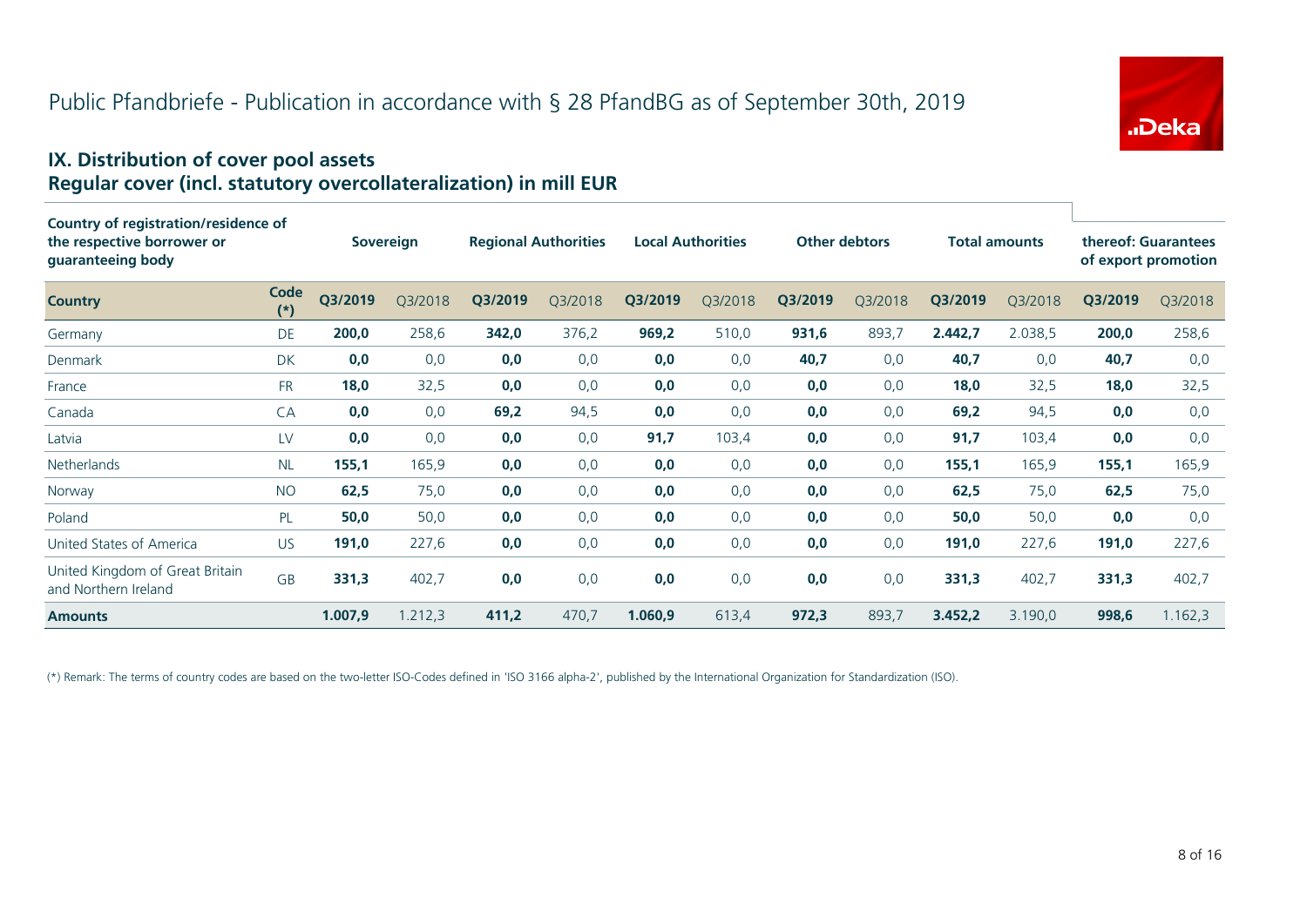

#### **X. Distribution of cover pool assets (amounts directly owed) Regular cover (incl. statutory overcollateralization) in mill EUR**

| Country of registration/residence of<br>the respective borrower |                  | <b>Sovereign</b> |         | <b>Regional Authorities</b> |         | <b>Local Authorities</b> |         | <b>Other debtors</b> |         | <b>Total amounts</b> |         |
|-----------------------------------------------------------------|------------------|------------------|---------|-----------------------------|---------|--------------------------|---------|----------------------|---------|----------------------|---------|
| <b>Country</b>                                                  | Code<br>$^{(*)}$ | Q3/2019          | Q3/2018 | Q3/2019                     | Q3/2018 | Q3/2019                  | Q3/2018 | Q3/2019              | 03/2018 | O3/2019              | 03/2018 |
| Germany                                                         | DE               | 0,0              | 0,0     | 302,0                       | 336,2   | 968,5                    | 509,1   | 931,6                | 893.7   | 2.202,1              | 1.738,9 |
| Canada                                                          | CA               | 0,0              | 0,0     | 60,1                        | 73,8    | 0,0                      | 0,0     | 0,0                  | 0,0     | 60,1                 | 73,8    |
| Latvia                                                          | LV               | 0,0              | 0,0     | 0,0                         | 0,0     | 91,7                     | 103,4   | 0,0                  | 0,0     | 91,7                 | 103,4   |
| Poland                                                          | <b>PL</b>        | 50,0             | 50,0    | 0,0                         | 0,0     | 0,0                      | 0,0     | 0,0                  | 0,0     | 50,0                 | 50,0    |
| <b>Amounts</b>                                                  |                  | 50,0             | 50,0    | 362,0                       | 410,0   | 1.060.3                  | 612,4   | 931,6                | 893.7   | 2.403,8              | .966,1  |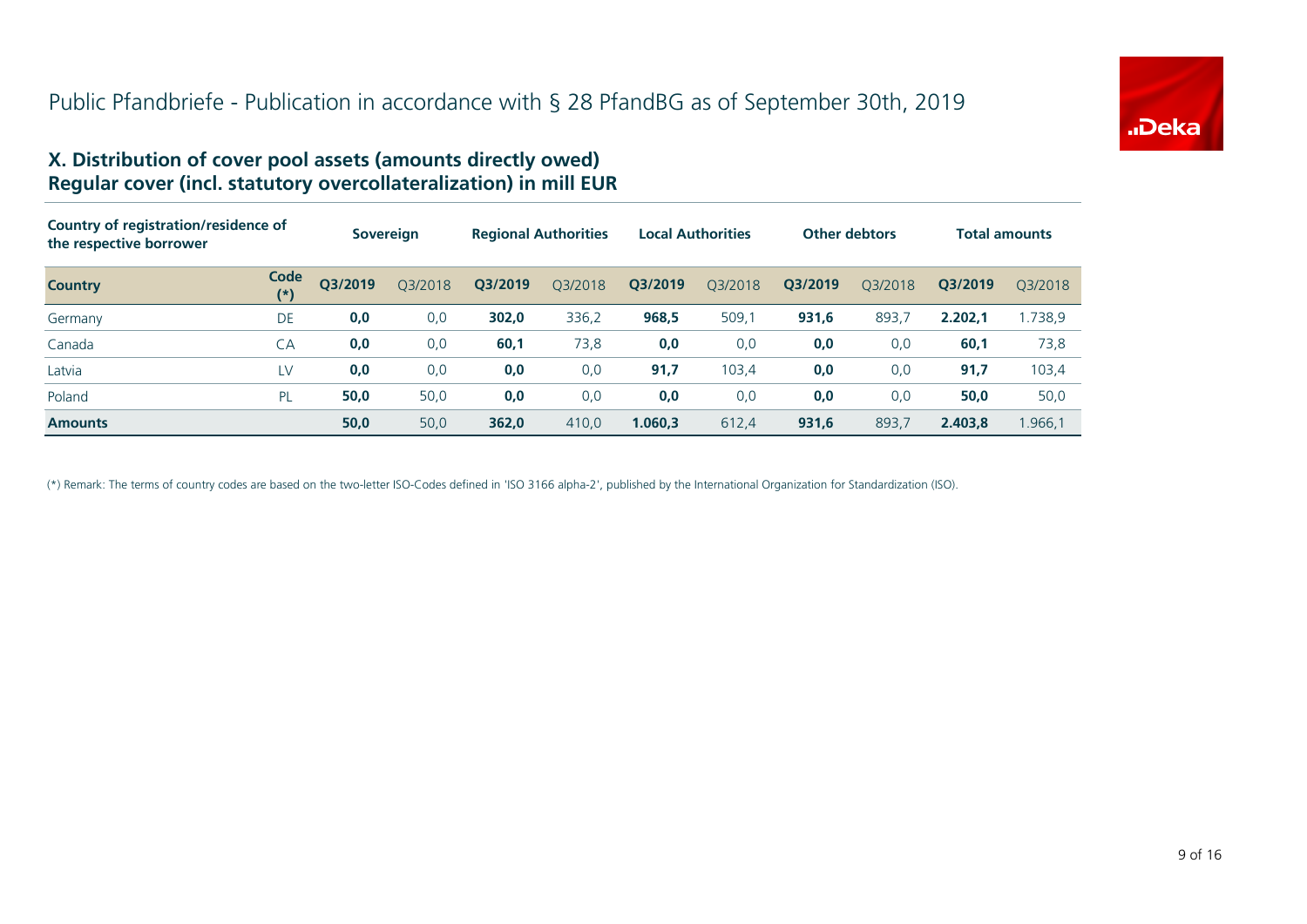

#### **XI. Distribution of cover pool assets (guaranteed amounts) Regular cover (incl. statutory overcollateralization) in mill EUR**

| Country of registration/residence of<br>the guaranteeing body |               | <b>Sovereign</b> |         | <b>Regional Authorities</b> |         | <b>Local Authorities</b> |         | <b>Other debtors</b> |         | <b>Total amounts</b> |         |
|---------------------------------------------------------------|---------------|------------------|---------|-----------------------------|---------|--------------------------|---------|----------------------|---------|----------------------|---------|
| <b>Country</b>                                                | Code<br>$(*)$ | Q3/2019          | Q3/2018 | Q3/2019                     | Q3/2018 | Q3/2019                  | Q3/2018 | Q3/2019              | Q3/2018 | Q3/2019              | Q3/2018 |
| Germany                                                       | DE            | 200,0            | 258,6   | 40,0                        | 40,0    | 0,6                      | 1,0     | 0,0                  | 0,0     | 240,6                | 299,6   |
| Denmark                                                       | DK            | 0,0              | 0,0     | 0,0                         | 0,0     | 0,0                      | 0,0     | 40,7                 | 0,0     | 40,7                 | 0,0     |
| France                                                        | <b>FR</b>     | 18,0             | 32,5    | 0,0                         | 0,0     | 0,0                      | 0,0     | 0,0                  | 0,0     | 18,0                 | 32,5    |
| Canada                                                        | CA            | 0,0              | 0,0     | 9,2                         | 20,7    | 0,0                      | 0,0     | 0,0                  | 0,0     | 9,2                  | 20,7    |
| <b>Netherlands</b>                                            | <b>NL</b>     | 155,1            | 165,9   | 0,0                         | 0,0     | 0,0                      | 0,0     | 0,0                  | 0,0     | 155,1                | 165,9   |
| Norway                                                        | <b>NO</b>     | 62,5             | 75,0    | 0,0                         | 0,0     | 0,0                      | 0,0     | 0,0                  | 0,0     | 62,5                 | 75,0    |
| United States of America                                      | <b>US</b>     | 191,0            | 227,6   | 0,0                         | 0,0     | 0,0                      | 0,0     | 0,0                  | 0,0     | 191,0                | 227,6   |
| United Kingdom of Great Britain<br>and Northern Ireland       | <b>GB</b>     | 331,3            | 402,7   | 0,0                         | 0,0     | 0,0                      | 0,0     | 0,0                  | 0,0     | 331,3                | 402,7   |
| <b>Amounts</b>                                                |               | 957,9            | 1.162,3 | 49,2                        | 60,7    | 0,6                      | 1,0     | 40,7                 | 0,0     | 1.048,4              | 1.224,0 |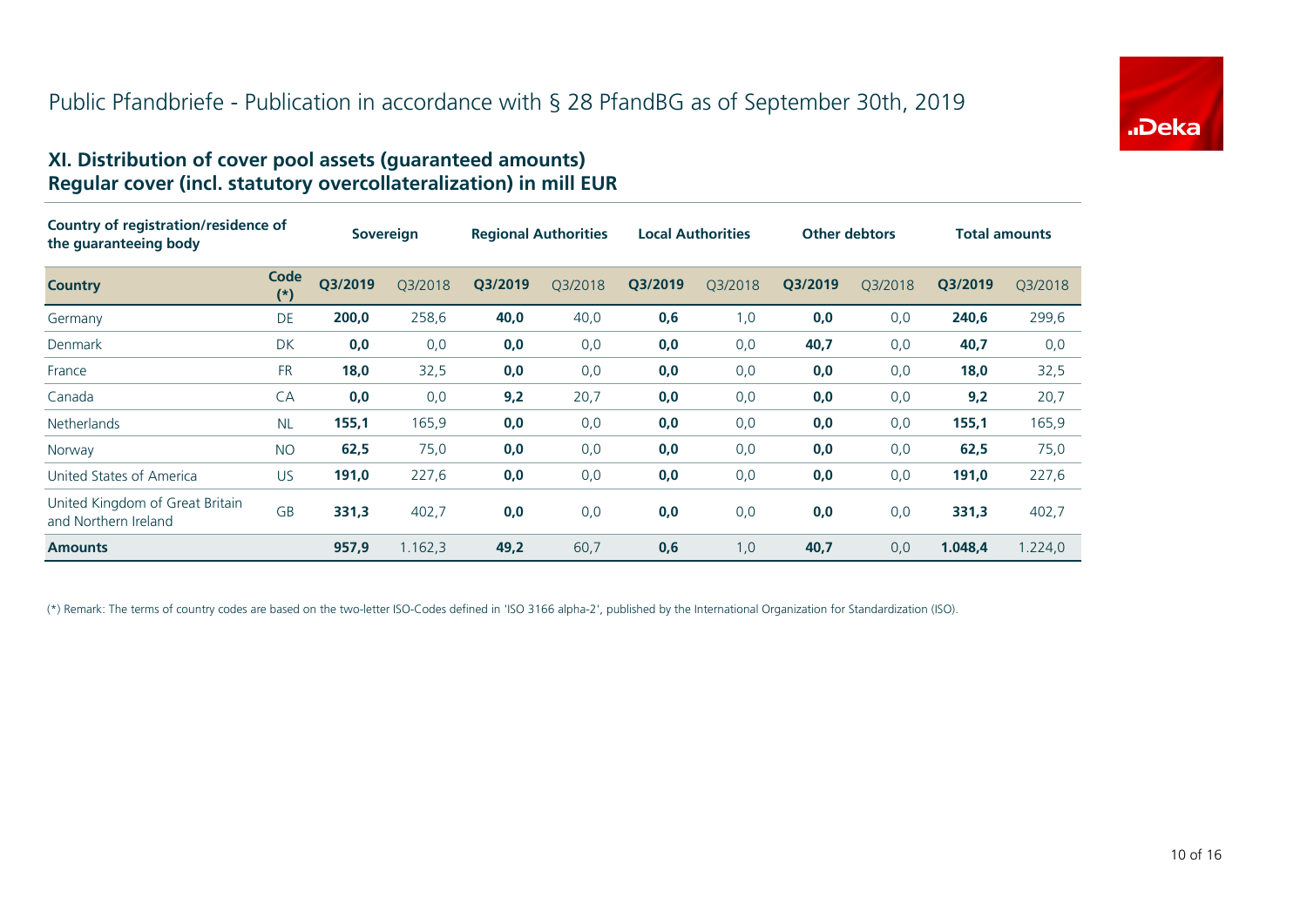# Public Pfandbriefe - Publication in accordance with § 28 PfandBG as of September 30th, 2019



#### **XII. Distribution of cover pool assets (guarantees for reasons of export promotion) Regular cover in mill EUR**

| Country of registration/residence of<br>the quaranteeing body |                   | <b>Total amounts</b> |         | thereof: Sovereign |         | thereof: Other<br>debtors |         |  |
|---------------------------------------------------------------|-------------------|----------------------|---------|--------------------|---------|---------------------------|---------|--|
| <b>Country</b>                                                | Code<br>$^{\ast}$ | Q3/2019              | O3/2018 | Q3/2019            | 03/2018 | Q3/2019                   | 03/2018 |  |
| Germany                                                       | DE                | 200.0                | 258,6   | 200.0              | 258,6   | 0,0                       | 0,0     |  |
| Denmark                                                       | DK                | 40,7                 | 0,0     | 0,0                | 0,0     | 40,7                      | 0,0     |  |
| France                                                        | <b>FR</b>         | 18,0                 | 32,5    | 18,0               | 32,5    | 0,0                       | 0,0     |  |
| <b>Netherlands</b>                                            | <b>NL</b>         | 155,1                | 165,9   | 155,1              | 165,9   | 0,0                       | 0,0     |  |
| Norway                                                        | <b>NO</b>         | 62,5                 | 75,0    | 62,5               | 75,0    | 0,0                       | 0,0     |  |
| United States of America                                      | <b>US</b>         | 191,0                | 227,6   | 191,0              | 227,6   | 0,0                       | 0,0     |  |
| United Kingdom of Great Britain<br>and Northern Ireland       | <b>GB</b>         | 331,3                | 402,7   | 331,3              | 402,7   | 0,0                       | 0,0     |  |
| <b>Amounts</b>                                                |                   | 998.6                | 1.162.3 | 957.9              | 1.162.3 | 40.7                      | 0,0     |  |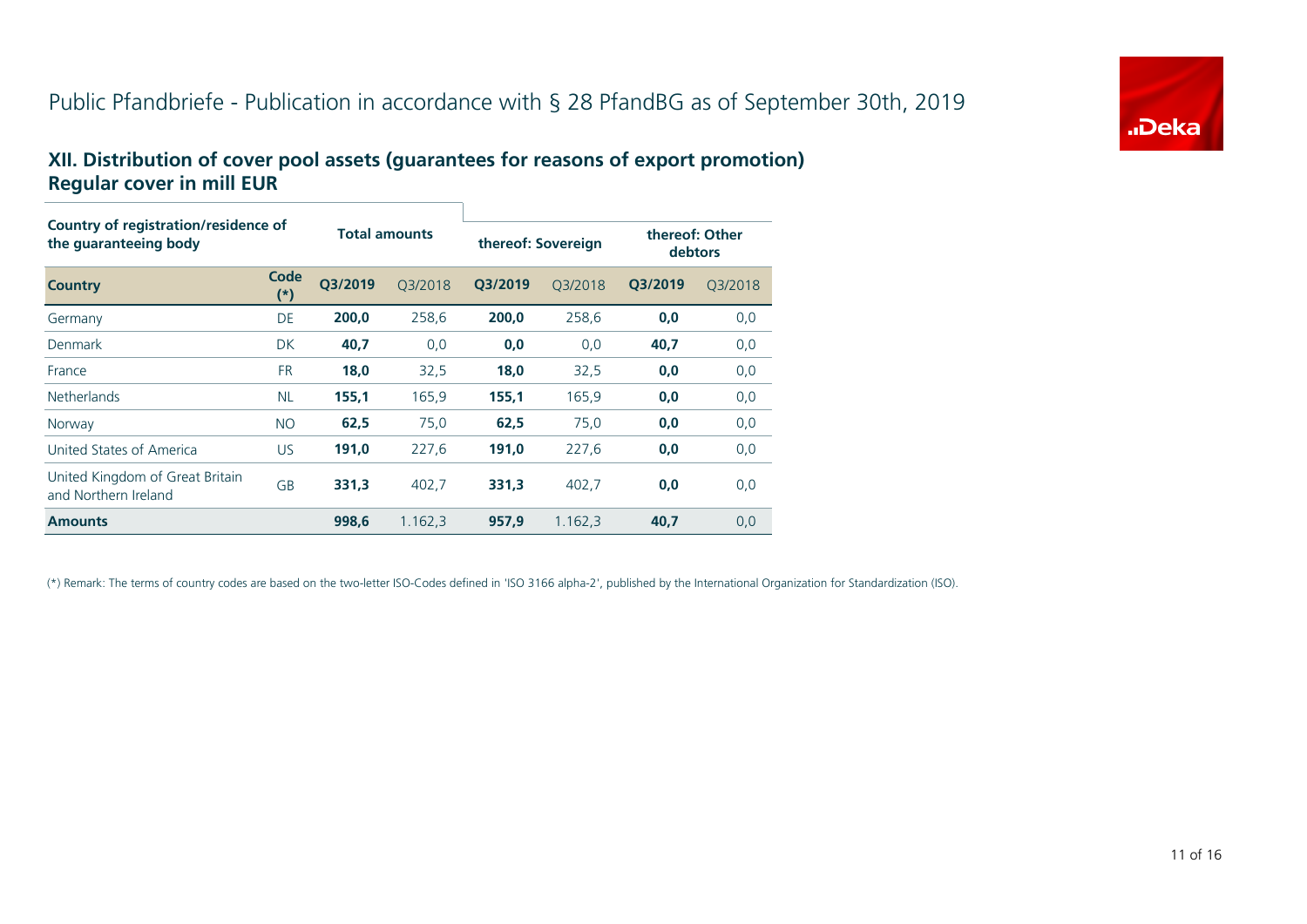

# **XIII. Debts in arrears > 90 Days (in mill EUR)**

| Country of registration/residence of<br>the respective borrower or<br>guaranteeing body |               |                      |         |         |                    |         |                                         |         |                                      |         |                                  |
|-----------------------------------------------------------------------------------------|---------------|----------------------|---------|---------|--------------------|---------|-----------------------------------------|---------|--------------------------------------|---------|----------------------------------|
|                                                                                         |               | <b>Total amounts</b> |         |         | thereof: Sovereign |         | thereof: Regional<br><b>Authorities</b> |         | thereof: Local<br><b>Authorities</b> |         | thereof: Other<br><b>debtors</b> |
| <b>Country</b>                                                                          | Code<br>$(*)$ | Q3/2019              | Q3/2018 | Q3/2019 | Q3/2018            | Q3/2019 | Q3/2018                                 | Q3/2019 | Q3/2018                              | Q3/2019 | Q3/2018                          |
| Germany                                                                                 | DE            | 0,0                  | 0,0     | 0,0     | 0,0                | 0,0     | 0,0                                     | 0,0     | 0,0                                  | 0,0     | 0,0                              |
| Denmark                                                                                 | <b>DK</b>     | 0,0                  | 0,0     | 0,0     | 0,0                | 0,0     | 0,0                                     | 0,0     | 0,0                                  | 0,0     | 0,0                              |
| France                                                                                  | <b>FR</b>     | 0,0                  | 0,0     | 0,0     | 0,0                | 0,0     | 0,0                                     | 0,0     | 0,0                                  | 0,0     | 0,0                              |
| Canada                                                                                  | CA            | 0,0                  | 0,0     | 0,0     | 0,0                | 0,0     | 0,0                                     | 0,0     | 0,0                                  | 0,0     | 0,0                              |
| Latvia                                                                                  | LV            | 0,0                  | 0,0     | 0,0     | 0,0                | 0,0     | 0,0                                     | 0,0     | 0,0                                  | 0,0     | 0,0                              |
| Netherlands                                                                             | <b>NL</b>     | 0,0                  | 0,0     | 0,0     | 0,0                | 0,0     | 0,0                                     | 0,0     | 0,0                                  | 0,0     | 0,0                              |
| Norway                                                                                  | <b>NO</b>     | 0,0                  | 0,0     | 0,0     | 0,0                | 0,0     | 0,0                                     | 0,0     | 0,0                                  | 0,0     | 0,0                              |
| Poland                                                                                  | PL            | 0,0                  | 0,0     | 0,0     | 0,0                | 0,0     | 0,0                                     | 0,0     | 0,0                                  | 0,0     | 0,0                              |
| United States of America                                                                | US.           | 0,0                  | 0,0     | 0,0     | 0,0                | 0,0     | 0,0                                     | 0,0     | 0,0                                  | 0,0     | 0,0                              |
| United Kingdom of Great Britain<br>and Northern Ireland                                 | GB            | 0,0                  | 0,0     | 0,0     | 0,0                | 0,0     | 0,0                                     | 0,0     | 0,0                                  | 0,0     | 0,0                              |
| <b>Amounts</b>                                                                          |               | 0,0                  | 0,0     | 0,0     | 0,0                | 0,0     | 0,0                                     | 0,0     | 0,0                                  | 0,0     | 0,0                              |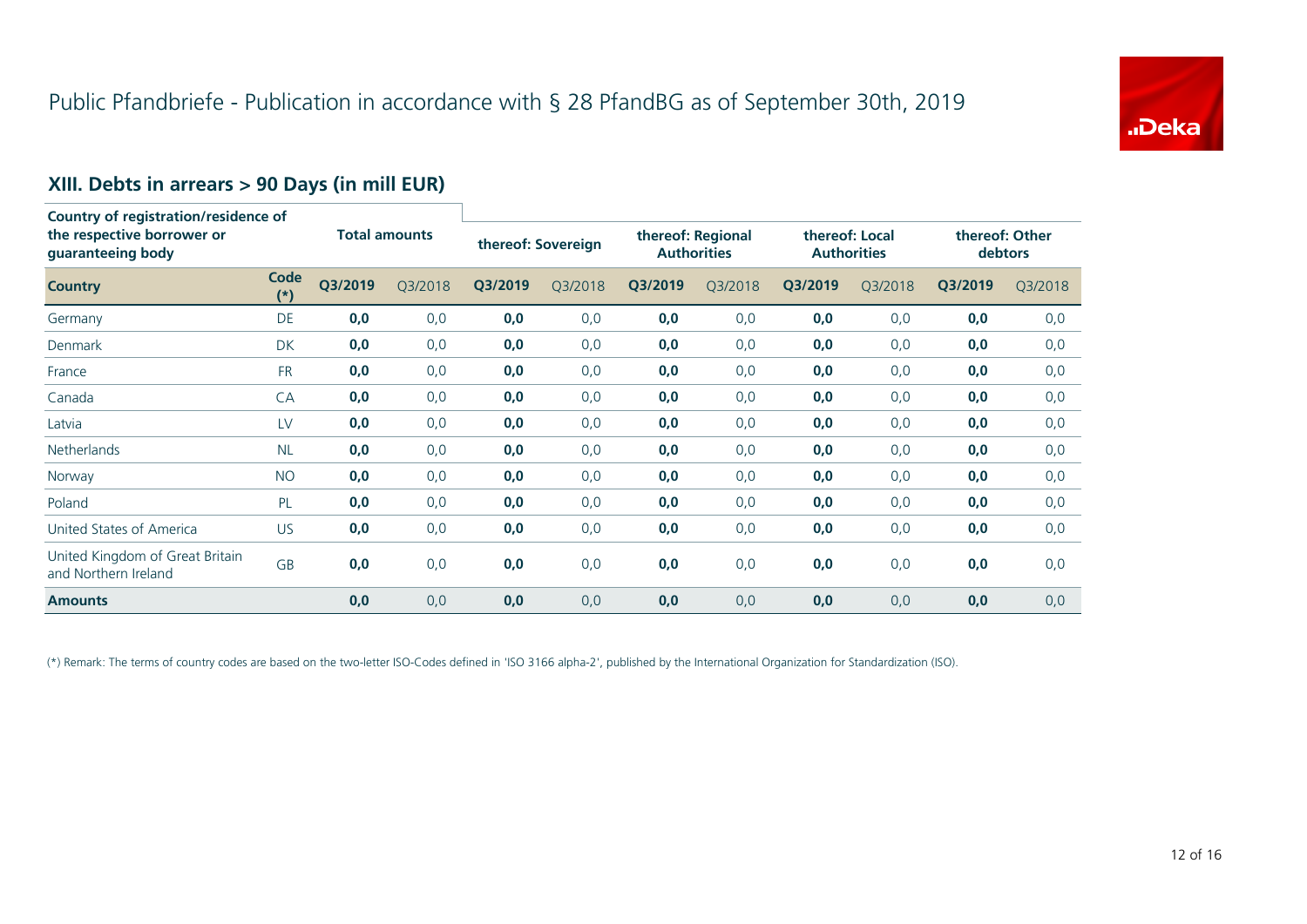

#### **XIV. Total amounts of nonperforming assets, if at least 5% of each individual claim are non performing (in mill EUR)**

| Country of registration/residence of<br>the respective borrower or<br>guaranteeing body |               | <b>Total amounts</b> |         | thereof: Sovereign |         | thereof: Regional<br><b>Authorities</b> |         | thereof: Local<br><b>Authorities</b> |         | thereof: Other<br>debtors |         |
|-----------------------------------------------------------------------------------------|---------------|----------------------|---------|--------------------|---------|-----------------------------------------|---------|--------------------------------------|---------|---------------------------|---------|
| <b>Country</b>                                                                          | Code<br>$(*)$ | Q3/2019              | Q3/2018 | Q3/2019            | Q3/2018 | Q3/2019                                 | Q3/2018 | Q3/2019                              | Q3/2018 | Q3/2019                   | Q3/2018 |
| Germany                                                                                 | <b>DE</b>     | 0,0                  | 0,0     | 0,0                | 0,0     | 0,0                                     | 0,0     | 0,0                                  | 0,0     | 0,0                       | 0,0     |
| Denmark                                                                                 | <b>DK</b>     | 0,0                  | 0,0     | 0,0                | 0,0     | 0,0                                     | 0,0     | 0,0                                  | 0,0     | 0,0                       | 0,0     |
| France                                                                                  | <b>FR</b>     | 0,0                  | 0,0     | 0,0                | 0,0     | 0,0                                     | 0,0     | 0,0                                  | 0,0     | 0,0                       | 0,0     |
| Canada                                                                                  | CA            | 0,0                  | 0,0     | 0,0                | 0,0     | 0,0                                     | 0,0     | 0,0                                  | 0,0     | 0,0                       | 0,0     |
| Latvia                                                                                  | LV            | 0,0                  | 0,0     | 0,0                | 0,0     | 0,0                                     | 0,0     | 0,0                                  | 0,0     | 0,0                       | 0,0     |
| <b>Netherlands</b>                                                                      | <b>NL</b>     | 0,0                  | 0,0     | 0,0                | 0,0     | 0,0                                     | 0,0     | 0,0                                  | 0,0     | 0,0                       | 0,0     |
| Norway                                                                                  | <b>NO</b>     | 0,0                  | 0,0     | 0,0                | 0,0     | 0,0                                     | 0,0     | 0,0                                  | 0,0     | 0,0                       | 0,0     |
| Poland                                                                                  | PL            | 0,0                  | 0,0     | 0,0                | 0,0     | 0,0                                     | 0, 0    | 0,0                                  | 0,0     | 0,0                       | 0,0     |
| United States of America                                                                | US            | 0,0                  | 0,0     | 0,0                | 0,0     | 0,0                                     | 0,0     | 0,0                                  | 0,0     | 0,0                       | 0,0     |
| United Kingdom of Great Britain<br>and Northern Ireland                                 | GB            | 0,0                  | 0,0     | 0,0                | 0,0     | 0,0                                     | 0,0     | 0,0                                  | 0,0     | 0,0                       | 0,0     |
| <b>Amounts</b>                                                                          |               | 0,0                  | 0,0     | 0,0                | 0,0     | 0,0                                     | 0,0     | 0,0                                  | 0,0     | 0,0                       | 0,0     |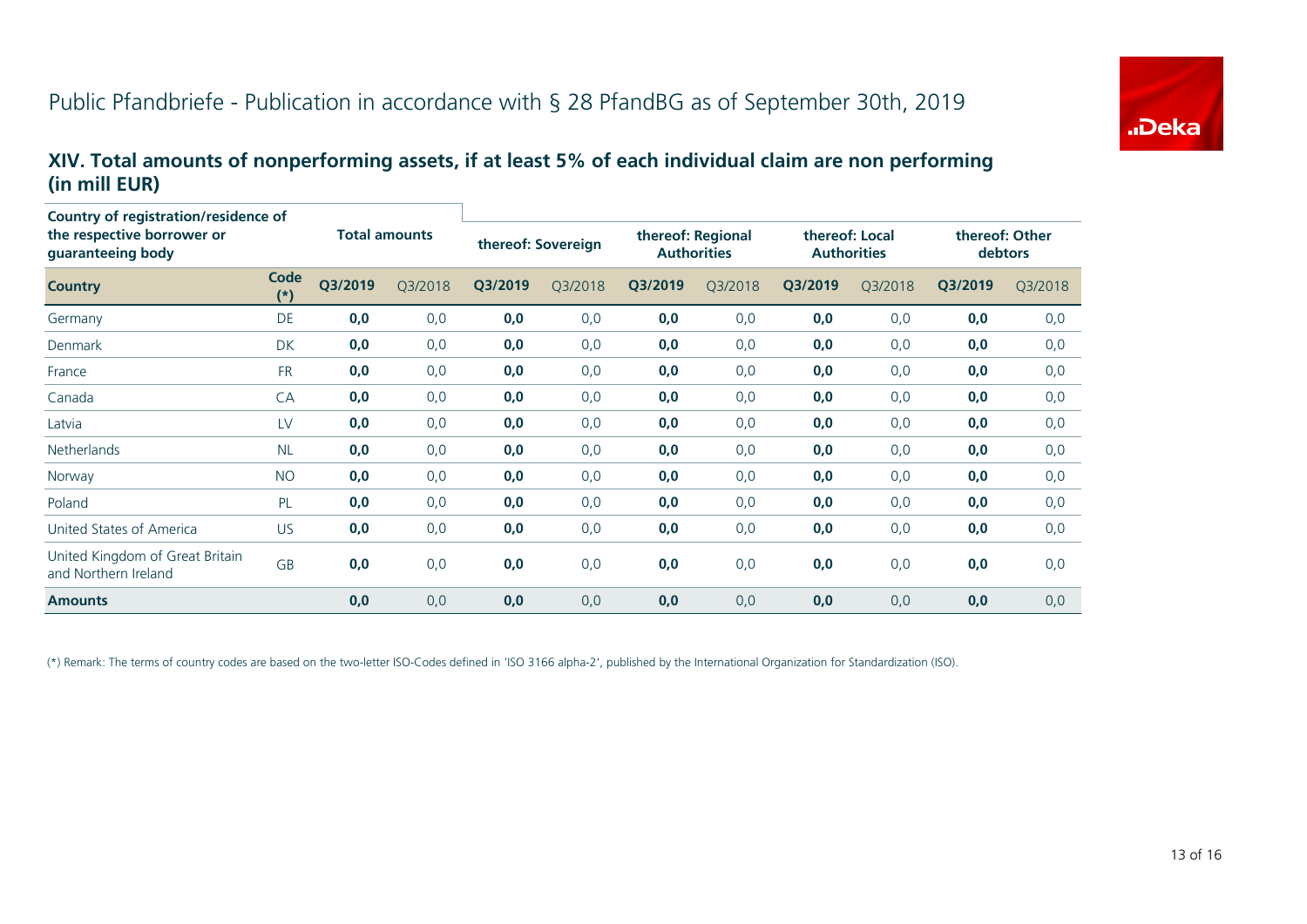

# **I. Additional voluntary information about the cover pool**

|                                    |             | Q3/2019 |
|------------------------------------|-------------|---------|
| WAL of cover pool (Total)          | in years    | 5,7     |
| Part of ECB elligble securities    | in mill EUR | 205,0   |
| Overcollateralisation by law (npv) | in $%$      | 2,0     |

| <b>Currency Exposure (nominal)</b> | in mill EUR | Q3/2019 |
|------------------------------------|-------------|---------|
| <b>EUR</b>                         |             | 3.226,8 |
| <b>USD</b>                         |             | 255,4   |

| <b>Current Rating of Pfandbrief (according to Rating Agency)</b> | O3/2019 |
|------------------------------------------------------------------|---------|
| Moody's                                                          | Aaa     |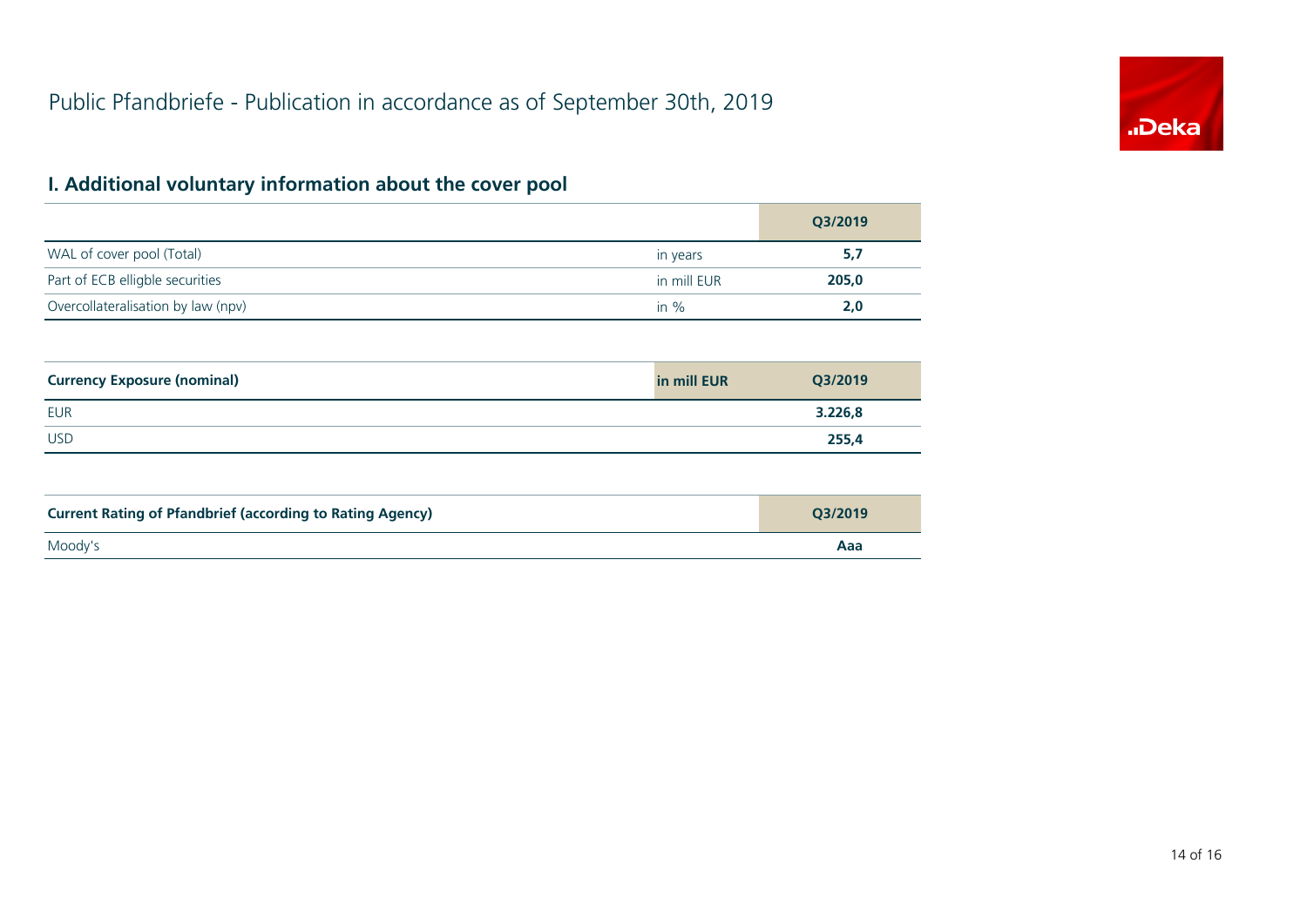

## **I. Additional voluntary information about the cover pool**

| Breakdown of claims agianst centralbanks and banks<br>according to section 25 para 1 no. 5 by Credit Quality Step | in mill EUR | O3/2019 |
|-------------------------------------------------------------------------------------------------------------------|-------------|---------|
| Credit Quality Step 1                                                                                             |             | 30,0    |
| Credit Quality Step 2                                                                                             |             | 0.0     |

| Loans $(*)$                                               |             | Q3/2019 |
|-----------------------------------------------------------|-------------|---------|
| Number of loans                                           |             | 203     |
| Number of borrowers                                       |             | 76      |
| Total amount of loans granted to the 10 biggest borrowers | in mill EUR | 1.401,0 |
| Total amounts of bonds                                    | in mill EUR | 574,2   |
| Total amounts of loans                                    | in mill EUR | 2.878,0 |

| <b>Derivates</b>                                          |              | Q3/2019   |
|-----------------------------------------------------------|--------------|-----------|
| Are derivatives included in the cover pool?               | Yes / No     | <b>No</b> |
| Dervatives in the cover pool (npv)                        | in mill EUR  | 0,0       |
| Type of swaps (I=intra-group, E=external, B=both, N=none) | (I, E, B, N) | N         |

(\*) Remark: Only regular cover pool assets are included.